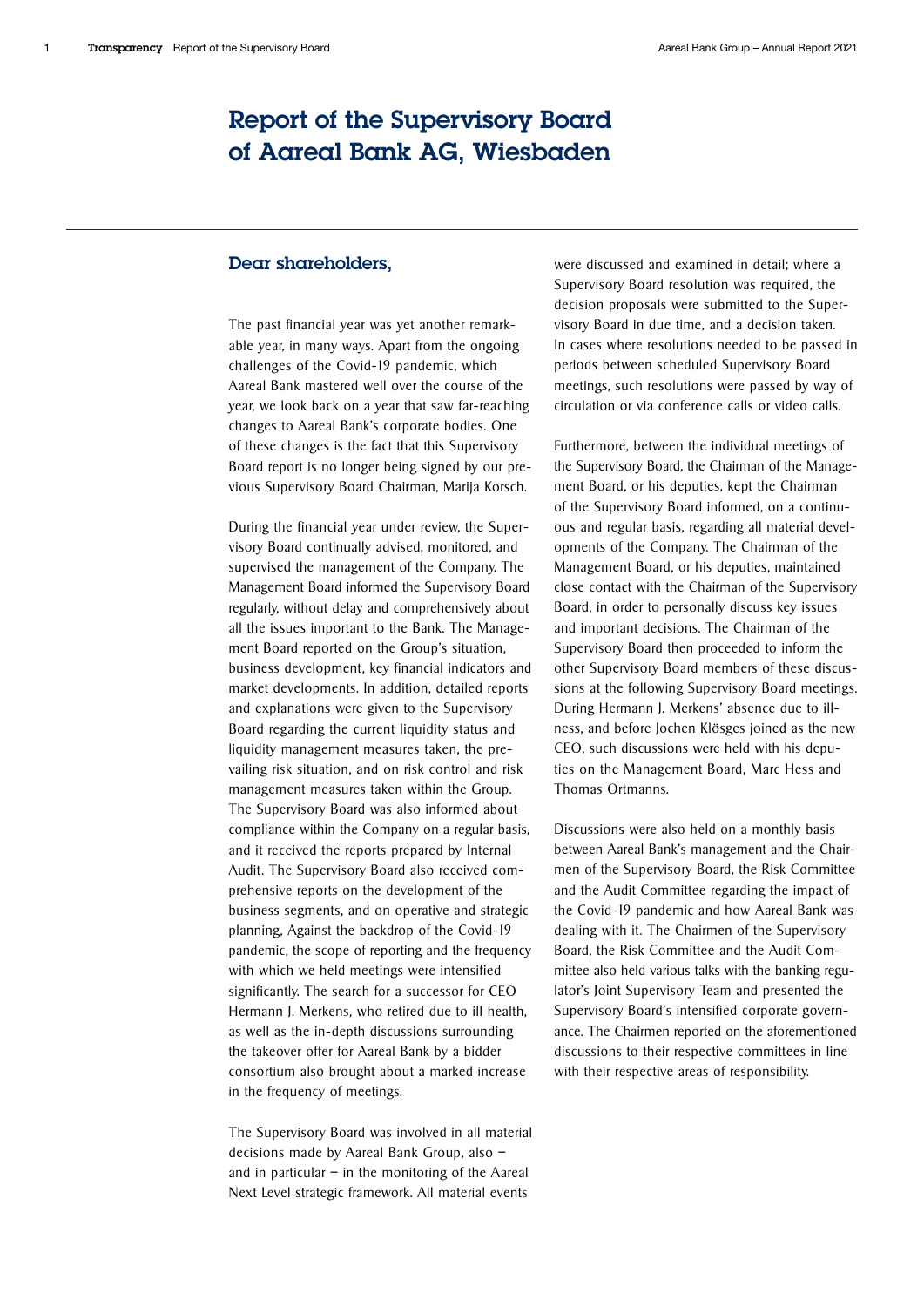# Activities of the Plenary Meeting of the Supervisory Board

Due to the above-mentioned factors, the Supervisory Board held 26 plenary meetings over the course of the previous financial year. During these meetings, the members of the Supervisory Board received the submitted reports and documents, as well as oral explanations, which were then discussed in detail. Economic and market developments, also in view of and particularly against the background of the Covid-19 pandemic, the ongoing large number of adjustments to regulatory requirements, and the ongoing progress made in implementing the Aareal Next Level strategic programme after its review against the background of the Covid-19 pandemic were focal points of the work and reporting at all scheduled meetings.

This also included the measures taken by the Bank to counter these market developments. During the plenary meetings of the Supervisory Board, the Management Board regularly and comprehensively reported to the Supervisory Board; these reports also covered the development of the Structured Property Financing, the Banking and Digital Solutions and Aareon segments, focusing in particular on current developments. In addition, the Supervisory Board was informed about the business development of the entire Aareal Bank Group. At regular intervals, the Supervisory Board was informed of the Bank's liquidity status and the related steps taken by the Bank's Treasury division. The Management Board also regularly reported on the quality of the property financing portfolio against the background of market trends in the various property markets, with an ongoing particular focus on the effects of the Covid-19 pandemic. Within the scope of reporting, the regular reports prepared by the control functions – including Risk Controlling, Compliance, Internal Audit, Information Security & Data Protection, the Remuneration Officer, and Human Resources – were presented and discussed. At each plenary meeting of the Supervisory Board, the committee chairmen reported on the committee meetings that had taken place in the meantime.

The focal points of the individual meetings are outlined below.

- At a meeting in January 2021, the Supervisory Board addressed strategic questions. A further meeting related to governance and remuneration issues.
- At two meetings in February, the Supervisory Board deliberated on remuneration issues and shareholder letters.
- At the March 2021 meetings, the Supervisory Board addressed the further development, given the continued absence of the CEO due to ill health, and, in detail, the financial statements and consolidated financial statements presented for the 2020 financial year as well as the auditors' report. The relevant facts were presented in the Supervisory Board report for the previous year. Furthermore, the Supervisory Board discussed the 2020 non-financial report and the results of the associated audit to obtain limited assurance. Another issue covered at a meeting in March was the preparations for the Annual General Meeting in May 2021. This comprised the decision proposals regarding the agenda of the Annual General Meeting, including the proposal for the appropriation of profit and the proposal regarding the selection of external auditors. At the same meeting in March, the Management Board also provided a detailed presentation of the strategies pursuant to the Minimum Requirements for Risk Management ("MaRisk") that are applicable to the Group. In line with their respective responsibilities, the strategies had previously been presented to the Executive and Nomination Committee and the Risk Committee, and finally to the Supervisory Board, to be subsequently discussed in depth with the Management Board. The annual report submitted by Internal Audit, and their audit planning for the upcoming financial year as well as their mid-term plans were also discussed during the meeting. The Supervisory Board also involved itself with the internal governance and the remuneration systems for both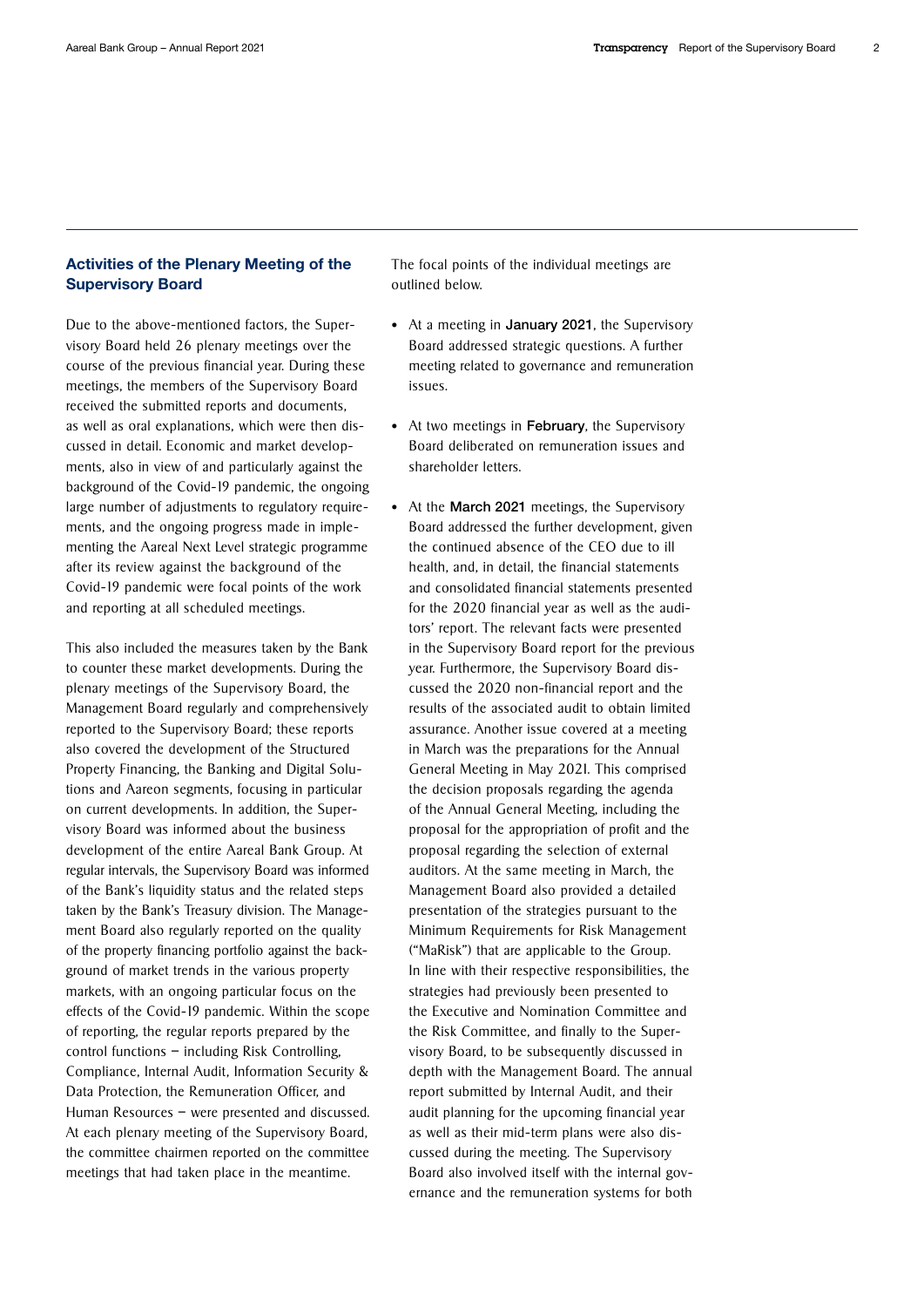employees and Management Board members; it arrived at the conclusion that the Company's remuneration systems are appropriate.

- Several meetings in April 2021 focused on the resignation of the CEO Hermann J. Merkens as a result of ill health and the finalisation of the search for a successor, which had already been launched as a precaution, as well as the holding of Aareal Bank's virtual Annual General Meeting and the request for an extension of the agenda, which had been received from a shareholder in this context.
- The Supervisory Board's meetings in May 2021 addressed both the preparation for and the review of Aareal Bank AG's Annual General Meeting.
- Two Supervisory Board meetings took place in June 2021. At the first of these meetings, it was resolved that Jochen Klösges be appointed Aareal Bank's new CEO. The second meeting was devoted to the regular quarterly report as well as an in-depth discussion of Aareal Bank Group's strategy and its further development. The Supervisory Board talked about the presented strategic initiatives and options with the Management Board in considerable depth and detail. As a result of the appointment of a new CEO, a further discussion of strategic issues was scheduled for December to give Mr Klösges an opportunity to participate in this discussion on the basis of his observations during the first three months of his tenure at Aareal Bank.
- During the September 2021 meeting, current questions concerning strategic initiatives, including a progress report on their implementation, were presented and discussed, in addition to the regular reports. In addition, the event-driven review of the business and risk strategies, including the Risk Appetite Framework, were also discussed with the Supervisory Board.
- At two meetings in October 2021, the Supervisory Board deliberated on the talks with a

bidder consortium that had approached Aareal Bank with a view to opening discussions about tendering an offer for Aareal Bank's shares.

- This discussion continued during all five meetings in November 2021. One November meeting also dealt with Marija Korsch's resignation from her duties as the Supervisory Board Chairman.
- The Supervisory Board convened for a total of four meetings during December 2021. For the most part, these meetings related to discussions in connection with the enquiry submitted by investors. In addition, the Supervisory Board addressed the preparations for, and subsequently the proceedings of, the extraordinary General Meeting. As a consequence of three Supervisory Board members having been removed by shareholders at said General Meeting, the Supervisory Board also deliberated on the search for new members to fill these vacancies by way of judicial appointment. Furthermore, the Supervisory Board discussed pending issues at its regular meeting, such as the preparation of the corporate governance report presented by the Management Board, including the Corporate Governance Statement and the Declaration of Compliance. The latter was resolved and subsequently published on Aareal Bank AG's website. Furthermore, the annual review was carried out concerning Rules of Procedure for the Management Board and Supervisory Board, the individual and collective suitability and efficiency of the Management Board and Supervisory Board (annual evaluation), the review processes, and the Conflict of Interest Policy for members of the Company's executive bodies. The Supervisory Board discussed the results of the evaluation in detail and will incorporate the findings into the committee work. The Supervisory Board also concerned itself with the Management Board's preliminary target achievement 2021 and approved the targets for 2022.

The chairmen of the Supervisory Board committees regularly gave account of the work in the commit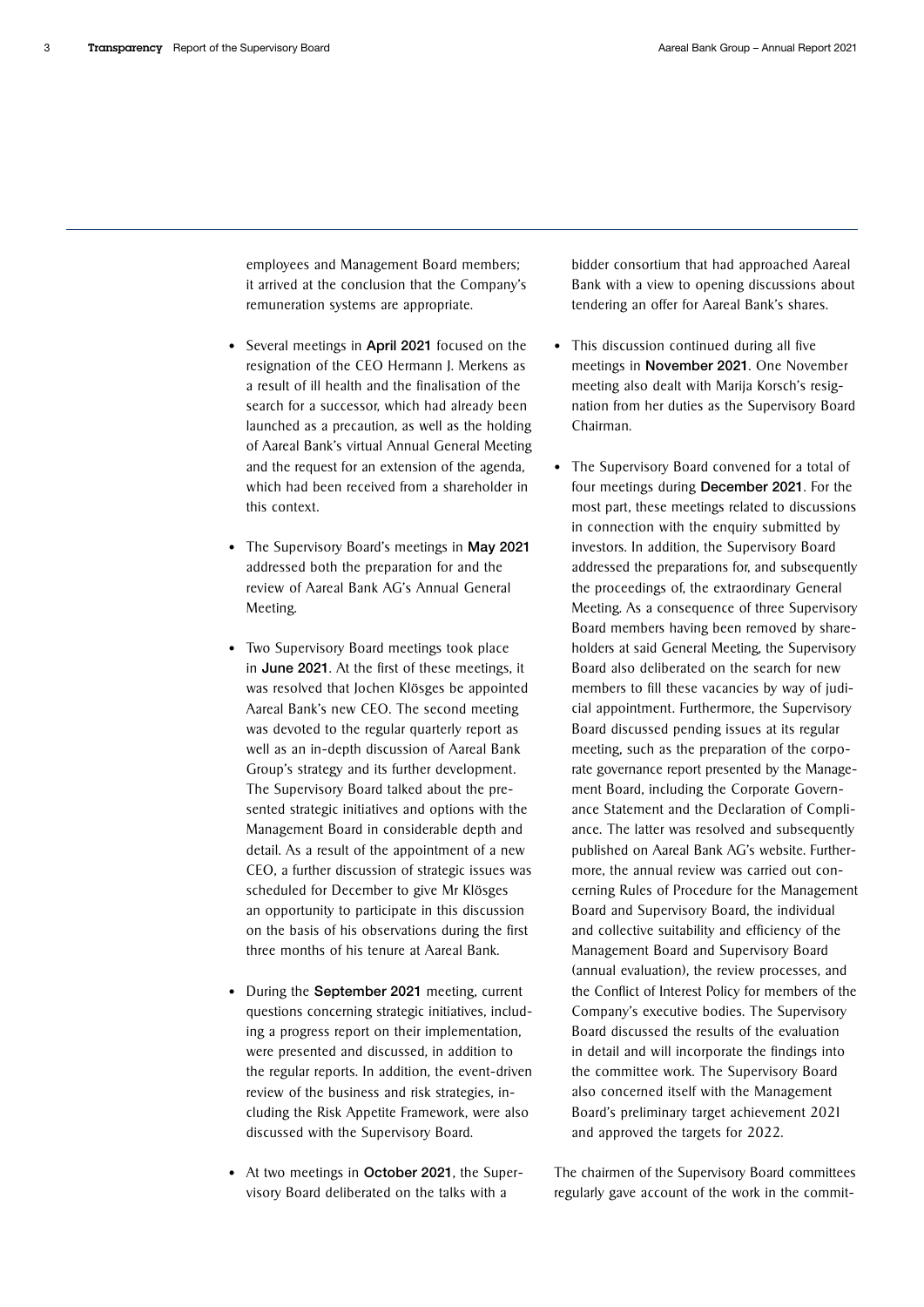tees to the plenary meeting, answering all related questions submitted by the members of the plenary meeting in detail.

To the extent that any Supervisory Board decisions were taken by way of circulation, the Supervisory Board received a report by the Management Board on the implementation of such decisions taken previously, at the subsequent Supervisory Board meeting.

As part of preparing Supervisory Board decisions, a routine examination is carried out as to whether there are any conflicts of interest. No potential conflicts of interest that would need to be considered in the context of decision-making processes were identified during the financial year under review.

## Activities of Supervisory Board **Committees**

The Supervisory Board has established five committees in order to perform its supervisory duties in an efficient manner: the Executive and Nomination Committee, the Risk Committee, the Audit Committee, the Remuneration Control Committee, and the Technology and Innovation Committee.

### Executive and Nomination Committee:

The Executive and Nomination Committee of the Supervisory Board convened for 20 meetings in the financial year under review. The Committee prepared, for the most part, the plenary meetings of the Supervisory Board during these meetings and discussed Aareal Bank Group's strategic development with the Management Board at regular intervals. Regarding the agenda items within the responsibility of the Supervisory Board, the Committee convened without the Management Board. These meetings particularly included discussions regarding suitability requirements for Management Board and Supervisory Board members, the processes for reviewing these requirements, the targets for the composition of both executive bodies, and the

results of the annual evaluation of Management Board and Supervisory Board. Moreover, deliberations concerning the search for a successor for the ailing CEO Hermann J. Merkens also took place during the financial year under review, with the selection of Jochen Klösges as his successor being discussed and resolved upon towards the end of this process. In addition, deliberations took place regarding the discussions with investors about the tender offer for the acquisition of Aareal Bank's shares, and the delivery of the requisite reasoned statement was prepared.

- At its meetings in January and February 2021, the Executive and Nomination Committee addressed the measures relating to Hermann J. Merkens' ill health and the Company's dividend policy.
- These discussions continued at the meetings in March 2021, along with the deliberation of strategic issues. In addition, these meetings served for the deliberation of changes to the composition of the Management Board.
- The April 2021 meeting served for the further discussion of the steps to be taken as a result of Hermann J. Merkens' retirement from the Management Board.
- At the June 2021 meetings, preparations were made for the appointment of Jochen Klösges as Aareal Bank AG's CEO and the further deliberations of the Management Board's restructuring. The July meeting saw a comprehensive discussion of regulatory and supervisory issues.
- Four meetings of the Executive and Nomination Committee took place in September 2021. The periodic meeting served for the preparation of this year's evaluation and the selection of the external auditor for this purpose. In addition, the strategy dialogue for the second half of the year 2021 was discussed. Other topics discussed included the long-term succession planning for the Supervisory Board and a decision on the next steps to be taken. In addition, the work on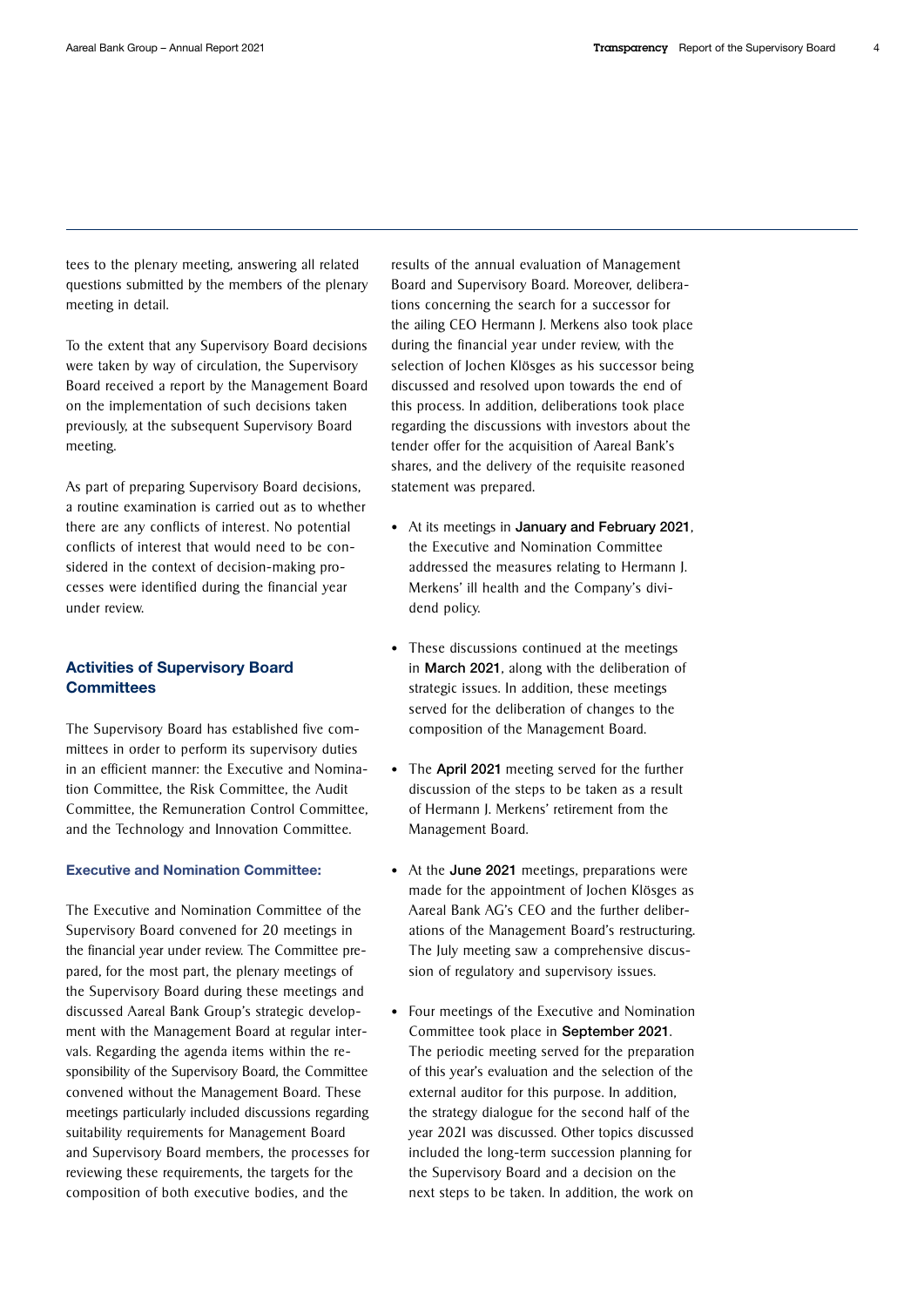the remuneration system for the Management Board was discussed in conjunction with the Remuneration Control Committee. The other meetings related to talks with investors. These deliberations continued over the five meetings in October 2021 and the two meetings in November 2021.

• At the December 2021 meeting, the Executive and Nomination Committee carried out the annual review of the Rules of Procedure for the Management Board and Supervisory Board, the individual and collective suitability and efficiency of the Management Board and Supervisory Board (annual evaluation), the respective review processes, and the Conflict of Interest Policy for members of the Company's executive bodies – also considering the results of the written survey directed at all Management Board and Supervisory Board members regarding potential conflicts of interest in the past financial year. The members of the Management Board and Supervisory Board have declared in writing that no conflicts of interest within the meaning of the GCGC arose during the financial year under review. Another topic discussed related to filling those Supervisory Board positions that remained vacant as a consequence of the resolutions adopted at the extraordinary General Meeting held on 9 December 2021. Moreover, the longterm succession planning was also discussed.

#### Risk Committee:

The Risk Committee held six meetings during the year under review. It regularly discussed reports on the Bank's risk situation, which were submitted and explained by the Management Board. The risk reporting structure and frequency, which had been adjusted in view of the Covid-19 pandemic, was retained. Having discussed the contents with the Management Board, these were duly noted and approved by the members of the Committee. Besides credit and country risks, the Committee concerned itself with market risks, liquidity risks, and operational risks, as well as reputational and IT risks. The Committee was also engaged with

the analysis of Aareal Bank's risk-bearing capacity and its capital ratios. Also, detailed reports were provided regarding the Bank's liquidity status and management as well as its funding. Risks from existing investments, as well as all additional material risks were also presented.

The Risk Committee concerned itself with Aareal Bank's strategies and the derived sub-risk strategies, as well as with the risk management system. The Management Board also submitted detailed reports to the Risk Committee, covering all markets in which the Bank is active in the property finance business, as well as supplementary reports regarding the Bank's investments in securities portfolios. The Committee members discussed these reports and market views in detail. Within the scope of risk reporting, significant exposures were discussed in detail, and measures for the reduction of highrisk exposures presented and consulted within the Committee. The Risk Committee received reports on recovery planning and other risk management measures. The Management Board also informed the Risk Committee about all completed, ongoing and scheduled audits by the supervisory authorities at each Risk Committee meeting. In addition to regular reporting on the risk situation at each meeting, the following meetings had additional focal points on certain topics: The impact of current Covid-19 pandemic-related developments on the individual types of risk was examined at all meetings.

- The Risk Committee meeting held in March 2021 dealt with the results of the risk management system review performed by the external auditors, the supervisory authorities' focus during the 2021 financial year and other regulatory publications and amendments.
- In April 2021, the Risk Committee focused on those exposures in Aareal Bank Group's credit portfolio that entail a particularly high risk as well as the requirements of this year's supervisory stress tests along with issues relating to the recovery planning required by supervisory and regulatory specifications. In addition, various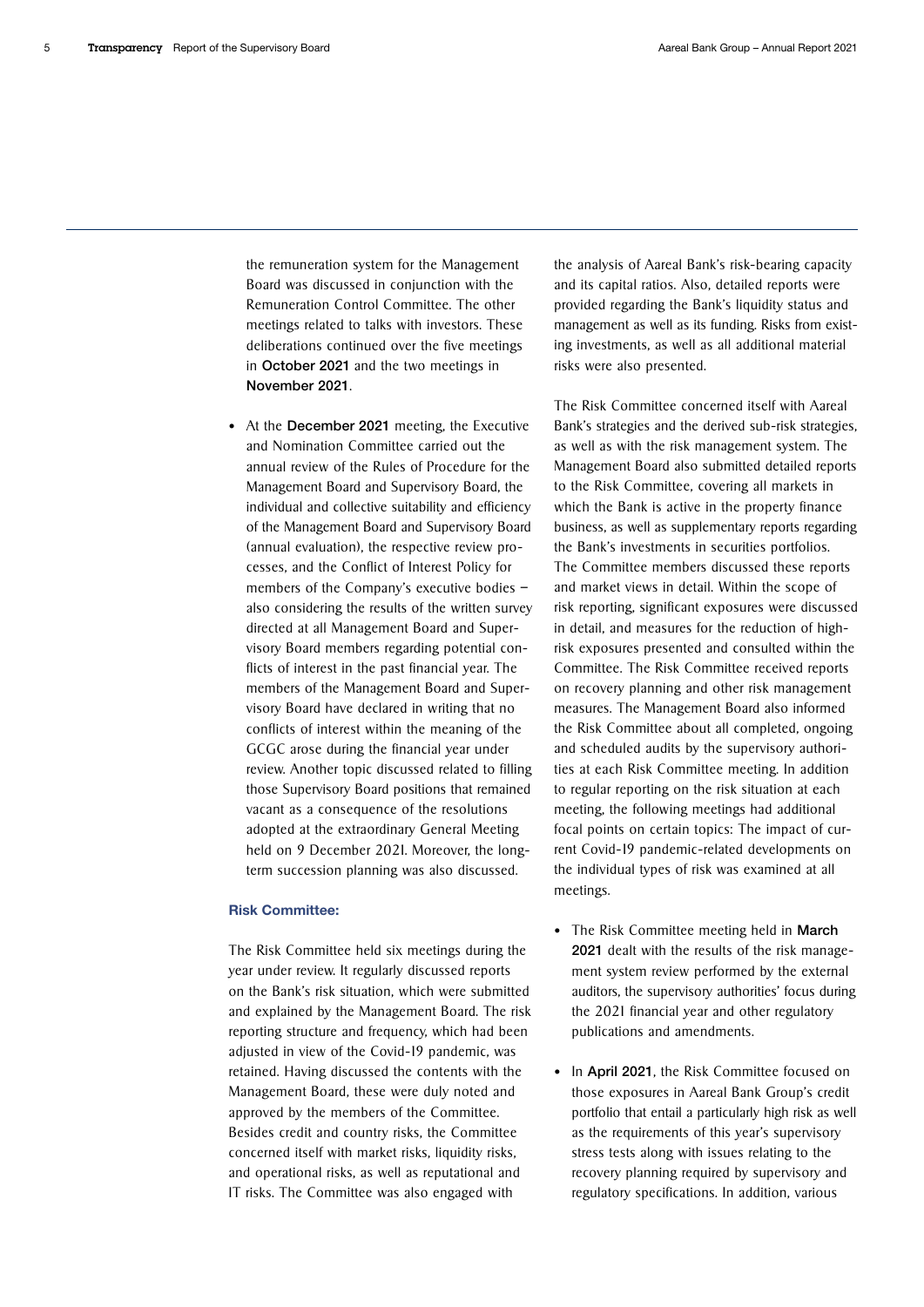supervisory and regulatory issues were also addressed.

- In June 2021, the Risk Committee dealt with the regular reporting as well as the yearly reports of the individual risk management functions.
- At the **September 2021** meeting, the Management Board informed the Risk Committee about the current recovery planning. The eventdriven review of business and risk strategies as well as various issues centring on IT risks were other focal points.
- The October 2021 meeting focused primarily on the specific risks of the property classes financed by Aareal Bank.
- At its meeting in December 2021, the Risk Committee discussed the results of the Bank's annual risk inventory. The Committee monitored the terms in the client business, based on the business model and risk structure of the Bank. The meeting in December also served to comprehensively review Aareal Bank's existing risks and the measures that are in place to manage these risks.

The Committee also concerned itself at all meetings with the banking and regulatory environment, focusing on current topics, such as individual risk types, during individual meetings. Furthermore, the Risk Committee dealt with the audits performed by the supervisory authorities, the findings these audits yielded and the authorities' recommendations on risk-related topics in all meetings.

## Audit Committee:

The Audit Committee held eight meetings during the year under review.

In accordance with the requirements of the GCGC, during its meetings in May, August and November 2021, the Audit Committee discussed with the Management Board the quarterly results to be published. Furthermore, the current status and planning of key management indicators in the financial year, and current reviews and projects at Aareal Bank were reported upon at the Audit Committee meetings. In its meetings, the Committee received reports submitted by Internal Audit and the Bank's Compliance Officer, requesting and receiving detailed explanations, and duly noting both reports. The Committee was also informed about the work carried out by Internal Audit and of the audit planning. The Head of Internal Audit attended all meetings, unless these were exclusively for the purpose of presenting the preliminary quarterly figures. The Committee dealt with the measures the Management Board had taken to address the findings identified by the external auditor, Internal Audit and supervisory authorities, and had the Management Board regularly report on the status and progress of their rectification. External auditor representatives were also present at all meetings, with the exception of the discussion of those agenda items that relate to the assessment of the financial statements audit and the proposal for the appointment of the external auditors. A regular update on the status of already approved and anticipated non-audit services provided by the external auditors was presented at all meetings. The 70 % limit of approved non-audit services in relation to planned audit services was neither reached nor exceeded at any time. The latest impact of the Covid-19 pandemic on Aareal Bank Group's figures as well as the underlying scenarios were discussed at all meetings. The external auditors' assessment of this was also sought on several occasions.

- At its February 2021 meeting, the preliminary figures for the 2020 financial year were submitted to the Audit Committee, and the dividend policy was discussed, among other things. In addition, the Annual Report 2020 and the audit planning of Internal Audit were presented.
- In March 2021, the Committee received the external auditors' report on the audit of the financial and consolidated financial statements for the 2020 financial year, and discussed the results with the auditors in detail. The Committee members discussed the contents of the audit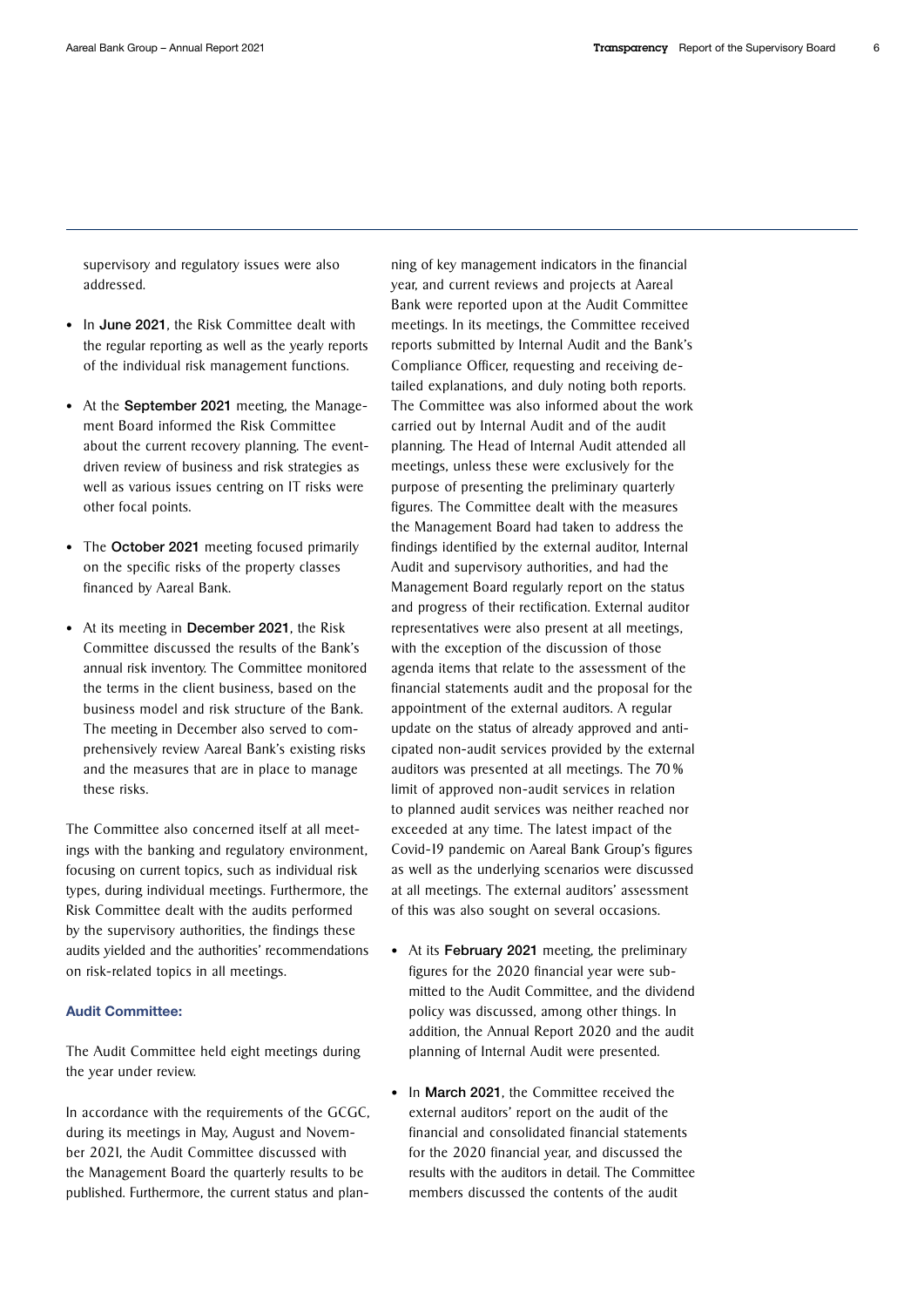reports provided; they formed their own judgement of the audit results on the basis of these reports, and by way of meetings held with the external auditors. Furthermore, the Chairman of the Audit Committee informed the meeting about his discussions with the external auditor outside the meetings. Without the external auditors being present, the Audit Committee discussed the agenda items regarding the assessment of financial statements auditing and the proposal for the external auditor for the 2020 financial year. As previously reported, KPMG AG Wirtschaftsprüfungsgesellschaft, Berlin, was proposed for the first time to carry out the audit of the 2021 financial statements and the consolidated financial statements. The Committee also concerned itself with Aareal Bank Group's Sustainability Report and the audit undertaken to obtain limited assurance for this report. The report on compliance-related issues was also discussed.

- At its May 2021 meeting, the Audit Committee discussed the business figures for the first quarter 2021 and deliberated on the focal audit points determined by the Supervisory Board for the 2021 financial year.
- The compliance-related reporting, including the annual review of the Code of Conduct, was continued at the meeting of June 2021.
- In August 2021, the Audit Committee meeting focused on the interim financial report as at 30 June 2021, including the results of its review, and the approach for the audit of the financial statements and consolidated financial statements for 2021.
- In September 2021, the focus was, inter alia, on the implementation of major projects.
- At its November 2021 meeting, the Audit Committee dealt with the quarterly figures as at 30 September 2021.
- At its meeting in December 2021, the Audit Committee discussed the medium-term Group

planning in detail with the Management Board. Moreover, the Committee was informed about the status quo and the progress of the audit. In addition, the Audit Committee was informed about the structure of sustainability reporting for the 2021 financial year. Furthermore, the Committee was regularly informed about the risk management system and the review of the Internal Control System, in accordance with legal requirements; it duly acknowledged the reports, following discussion.

## Remuneration Control Committee:

The Remuneration Control Committee held 12 meetings during the year under review. The Remuneration Officer, who attended every meeting, supported the Supervisory Board and the Remuneration Control Committee throughout the year under review.

Pursuant to the requirement set out in section 25d (12) of the KWG, which is reflected in the Rules of Procedure of Aareal Bank's Supervisory Board, the Management Board does not attend Remuneration Control Committee meetings which deal with Management Board remuneration. During the 2021 financial year, the Remuneration Control Committee convened eight times without any member of the Management Board being present and held four meetings, where not all Management Board members were present the entire time.

During its meetings, the Remuneration Control Committee discussed issues concerning the Bank's remuneration systems and all related matters, fulfilling its original assignment. For this purpose, and to the extent considered necessary, external legal and remuneration advisors were retained to provide support. The Committee supported the plenary meeting of the Supervisory Board in monitoring the inclusion of internal control units and of all other material divisions in designing the remuneration systems, and assessed the effects of the remuneration systems on the Bank's risk, capital and liquidity situation. Moreover, the Remuneration Control Committee supported the Supervisory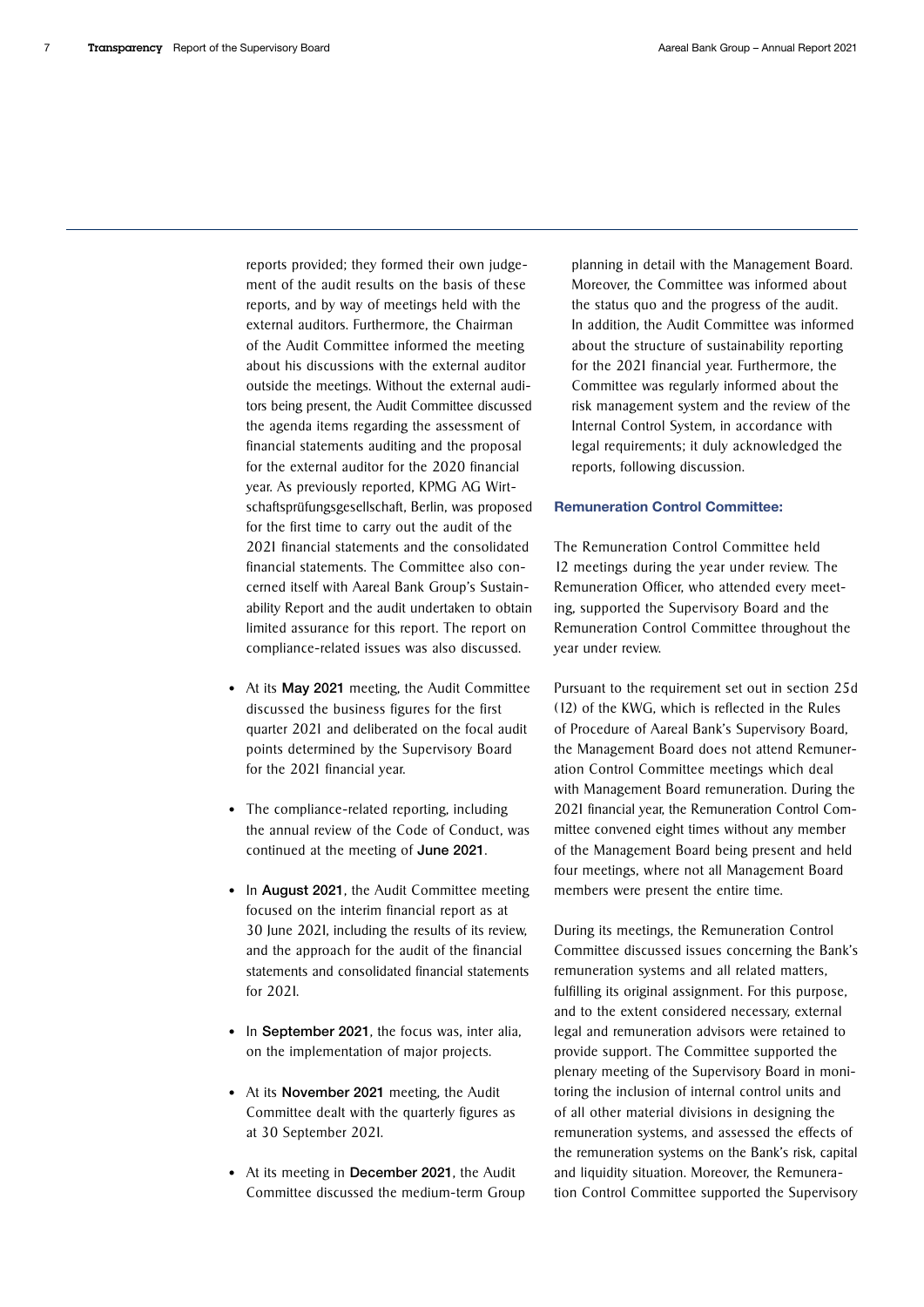Board with all issues related to the remuneration of the Management Board. As a rule, support was provided to the Supervisory Board by preparing the corresponding recommendations.

- At the commencement of the year under review, the Committee deliberated on the Management Board's target achievement during the 2020 financial year, the measures taken in connection with the ill health of the CEO Hermann J. Merkens, the measures in connection with the departure of Management Board members due to retirement and the determination of target variable remuneration for the financial year under review.
- In March 2021, the Committee finalised its assessment of the appropriate structure of the remuneration systems for the Management Board and employees. The results of the penalty review for employees and the Management Board were also presented, as was the review of the overall amount of variable remuneration as to legal permissibility, pursuant, inter alia, to section 7 of the InstVergV. In addition, the so-called say-on-pay resolution was drafted with a view to presenting it at the Annual General Meeting in May 2021. In light of the results of voting on the say-on-pay resolution at the Annual General Meeting, a discussion regarding the restructuring of the remuneration system for the Management Board commenced in June 2021.
- At the first meeting of the Remuneration Committee in June 2021, the Committee deliberated on the remuneration of the new CEO. At the second meeting, the necessary steps in connection with any changes to the composition of the Management Board over the course of the year were discussed and the deliberations regarding adjustments to the remuneration system for the Management Board were continued.
- The Remuneration Control Committee continued its deliberations on the future Management Board remuneration system during August, September and October 2021.

• The meeting in December 2021 discussed the Management Board's preliminary target achievement for 2021 as well as the determination of the Management Board targets for 2022 and continued the discussion concerning the restructuring of the Management Board remuneration system. Regulatory issues were also discussed.

#### Technology and Innovation Committee:

The Technology and Innovation Committee convened for four scheduled meetings in the year under review, during which the Committee discussed the implementation and further development of the digitalisation strategy, market trends, technological developments and innovation trends in detail, especially with a view to clients of the Banking and Digital Solutions and Aareon segments. Potential business opportunities arising from the growing digitalisation of business processes – and how these can be put to use by Aareal Bank Group, and especially for its clients – were explained by the employees of the Bank and respective subsidiaries responsible for the development, among others.

Further key aspects of regular discussions were issues related to the security and flexibility of the IT systems provided and used within the Bank, as well as the ongoing realignment of banking systems and the successes achieved in this regard so far, as well as the adjustments to the new requirements in the areas of reporting, regulation and cybersecurity. The IT strategy, budget planning and the monitoring and progress of major IT projects were also discussed.

External experts were invited to the meetings for selected topics, to present current developments from an independent perspective, and to discuss their potential impact on Aareal Bank, or how they can be taken on board by the Bank.

## Attendance of Supervisory Board members at plenary and committee meetings:

Where members of the Supervisory Board were unable to attend a meeting, they announced their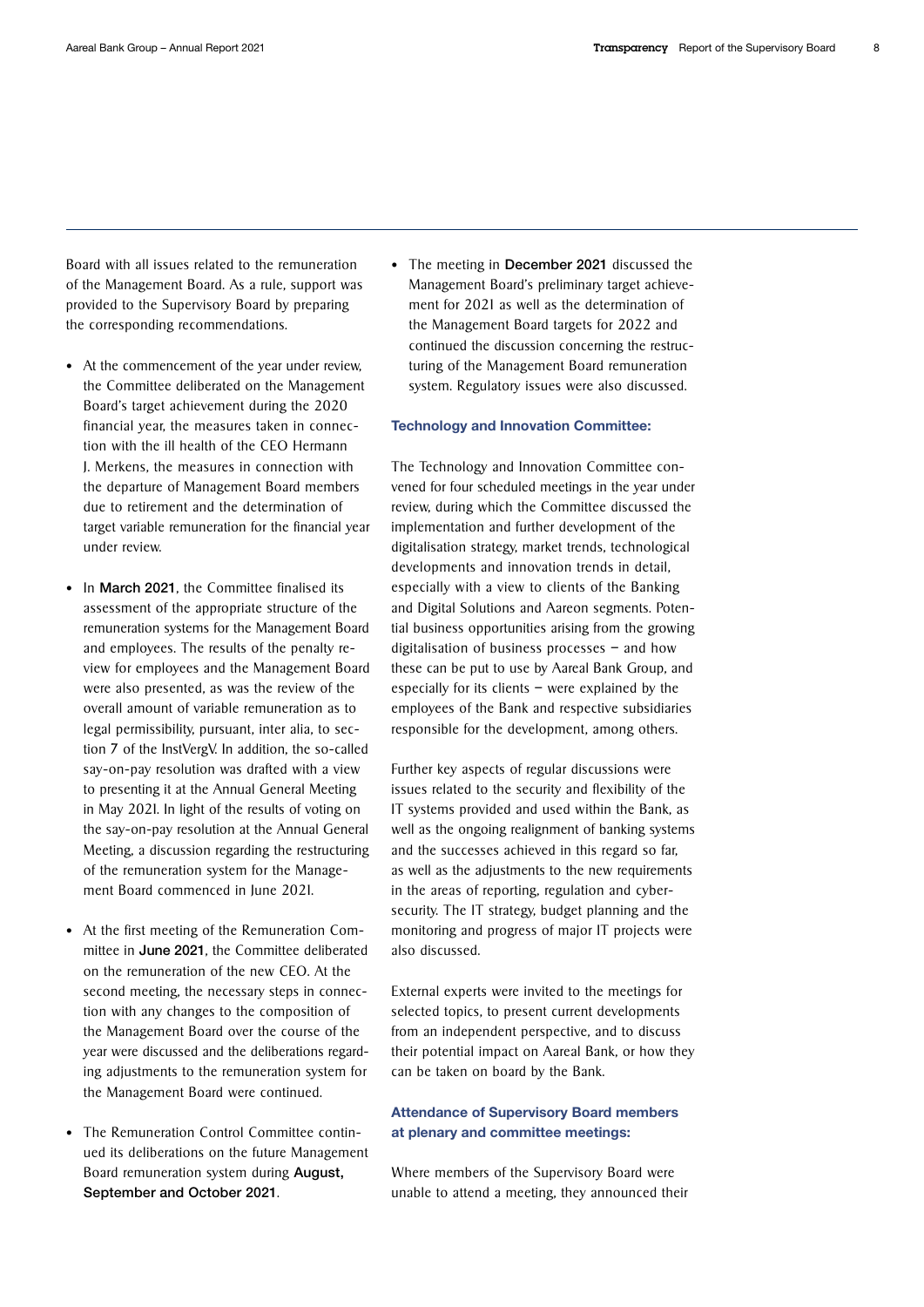absence in advance, giving reasons. Attendance of Supervisory Board members at meetings is shown in the following table.

| <b>Member of the</b><br><b>Supervisory Board</b> | Partici-<br>pation in<br>plenary<br>meetings | Quote | Partici-<br>pation in<br>committee<br>meetings | Quote | <b>Number</b><br>of meetings<br>attended/<br>number<br>of meetings* |
|--------------------------------------------------|----------------------------------------------|-------|------------------------------------------------|-------|---------------------------------------------------------------------|
| Prof. Dr Hermann Wagner                          | 26/26                                        | 100%  | 35/35                                          | 100%  | 61/61                                                               |
| Marija Korsch                                    | 23/23                                        | 100%  | 45/45                                          | 100%  | 68/68                                                               |
| <b>Richard Peters</b>                            | 22/26                                        | 85%   | 35/40                                          | 88%   | 57/66                                                               |
| Klaus Novatius**                                 | 26/26                                        | 100%  | 31/32                                          | 97%   | 57/58                                                               |
| Jana Brendel                                     | 24/26                                        | 92%   | 11/11                                          | 100%  | 35/37                                                               |
| Thomas Hawel**                                   | 26/26                                        | 100%  | 4/4                                            | 100%  | 30/30                                                               |
| Petra Heinemann-Specht **                        | 26/26                                        | 100%  | 15/15                                          | 100%  | 41/41                                                               |
| Jan Lehmann**                                    | 26/26                                        | 100%  | 5/5                                            | 100%  | 31/31                                                               |
| Sylvia Seignette                                 | 26/26                                        | 100%  | 8/8                                            | 100%  | 34/34                                                               |
| Elisabeth Stheeman                               | 25/26                                        | 96%   | 12/12                                          | 100%  | 37/38                                                               |
| Hans-Dietrich Voigtländer                        | 23/23                                        | 100%  | 21/21                                          | 100%  | 44/44                                                               |
| Christof von Dryander                            | 23/23                                        | 100%  | 37/37                                          | 100%  | 60/60                                                               |

\* Plenary and committee meetings; \*\* Employee representative

## Financial Statements and Consolidated Financial Statements

The Supervisory Board instructed KPMG AG Wirtschaftsprüfungsgesellschaft, Berlin, who were elected as auditors by the 2021 Annual General Meeting, with the audit of the financial statements and the consolidated financial statements. The external auditors appointed submitted a statement regarding their independence to the Supervisory Board, who duly noted it. The Supervisory Board has no reason to doubt the accuracy of this statement of independence. Fulfilling their duties as commissioned by the Supervisory Board, KPMG AG Wirtschaftsprüfungsgesellschaft audited the financial statements prepared in accordance with the German Commercial Code ("HGB") and the consolidated financial statements prepared in accordance with IFRSs, as well as the Management Report and the Group Management Report. Based on the results

of their audit, KPMG AG Wirtschaftsprüfungsgesellschaft issued an unqualified audit opinion for the financial statements and consolidated financial statements.

All members of the Supervisory Board received the audit reports, including all annexes thereto, in good time before the meeting during which the financial statements and the consolidated financial statements were discussed. Having examined the documents provided, the Supervisory Board members formed their own judgement of the audit results. The external auditor representatives attended the meeting of the Supervisory Board, during which the financial statements and consolidated financial statements were discussed, and gave a detailed account of the results of their audit. The representatives of KPMG AG Wirtschaftsprüfungsgesellschaft were then available to the Supervisory Board to answer further questions and to provide additional information. All questions were answered to the full satisfaction of the Supervisory Board.

The financial statements and management report of Aareal Bank AG, prepared in accordance with the HGB, the consolidated financial statements as well as the Group Management Report prepared in accordance with IFRSs, the proposal of the Management Board regarding the appropriation of profit, and the audit reports, were all examined in detail. No objections were raised to the audit results. At its meeting on 14 March 2021, the Supervisory Board approved the results of the audit. The Supervisory Board thus confirmed the financial statements of Aareal Bank AG (in accordance with the HGB), and approved the consolidated financial statements (in accordance with IFRSs). The Supervisory Board examined and discussed with the Management Board its proposal regarding the appropriation of profit. On the basis of this discussion, the Supervisory Board endorsed the proposal for the appropriation of profit submitted by the Management Board, which dovetails the ECB's recommendations.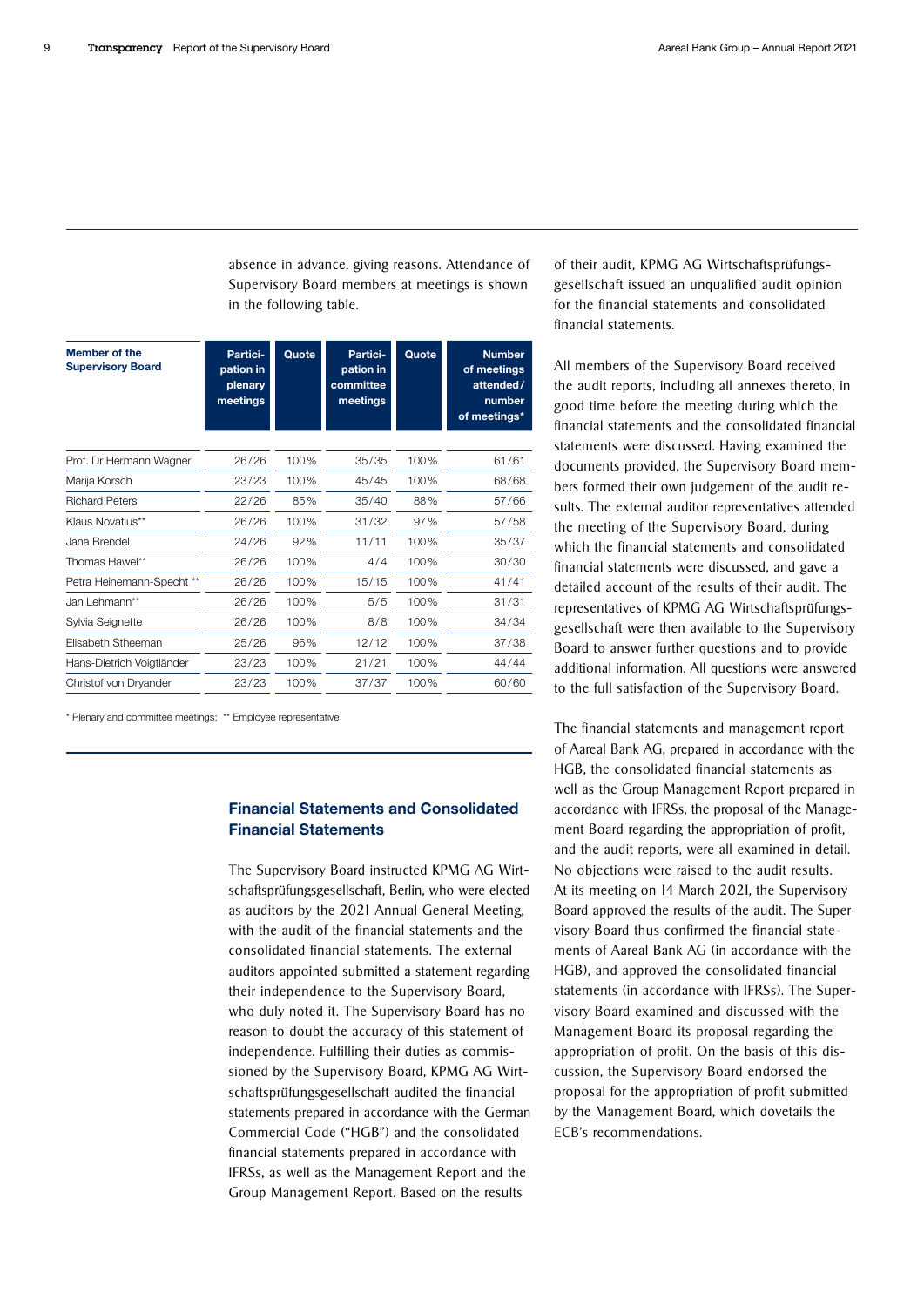#### Non-financial Report

The Audit Committee and the Supervisory Board concerned themselves with sustainability issues and related reporting during their meetings on 23 and 25 March 2021, and on 10 and 15 December 2021.

Moreover, during its meeting on 11 March 2022, the Audit Committee of the Supervisory Board discussed the separate combined non-financial report for 2021 and the result of KPMG's audit of that report. Representatives of the external auditors attended this Audit Committee meeting and reported on material results of their commercial review in accordance with ISAE 3000 (revised), undertaken to obtain limited assurance for this report. They answered supplementary questions from Committee members. The Audit Committee conducted a plausibility check of the audit results submitted by KPMG and presented its assessment of the non-financial report (and its analysis of KPMG's audit results) to the Supervisory Board. The Audit Committee also issued a recommendation to the Supervisory Board to concur with the results of the audit conducted by KPMG. The Supervisory Board followed this recommendation; at its meeting on 14 March 2022, it summarised its examination by stating that it had no objections concerning the non-financial report and the results of the audit conducted by KPMG.

#### Communication with Shareholders

In their role as Chairman of the Supervisory Board, Marija Korsch and, from 23 November 2021 onwards, Professor Hermann Wagner held talks with shareholder representatives as regards corporate governance within Aareal Bank. Both presented the topics within the responsibility of the Supervisory Board, such as the composition of the Management Board and the Supervisory Board, the remuneration systems for Management Board and Supervisory Board members, the role of the Supervisory Board in the strategy development and implementation process as well as its involvement in environmental, social and governance (ESG) matters, the election of the external auditor and the succession planning.

#### Personnel matters

The following changes to the composition of the Management Board and the Supervisory Board arose during the year under review.

#### Management Board:

On 20 April 2021, Hermann J. Merkens informed the Supervisory Board that, contrary to initial expectations and from a medical perspective, he would not be able to resume his work as member and Chairman of the Management Board for the foreseeable future. In accordance with contractual agreements, Mr Merkens therefore resigned from the Management Board with effect from 30 April 2021. The Supervisory Board greatly regrets that Hermann J. Merkens was not able to resume his duties at Aareal Bank. He has made an enormous contribution to Aareal Bank over the course of two decades of service on the Management Board; thanks to his immense commitment, his outstanding expertise, his level-headed approach and his strategic far-sightedness, he has played a decisive role in shaping what Aareal Bank Group is today, with activities reaching far beyond purely banking business. On behalf of the entire Supervisory Board, I would like to thank Mr Merkens for his exceptional contribution. Both the Supervisory Board and the staff hope he has a swift and full recovery and wish him all the best for the future.

On 15 June 2021, i. e. after only two months, the Supervisory Board appointed Jochen Klösges as successor to fill the vacant position on the Management Board. Mr Klösges combines an entrepreneurial spirit, client orientation and strategic thinking with broad-based and vast experience across all major aspects of the property finance and banking business. The Supervisory Board believes that Aareal Bank Group will sustain its successful development under his leadership and continue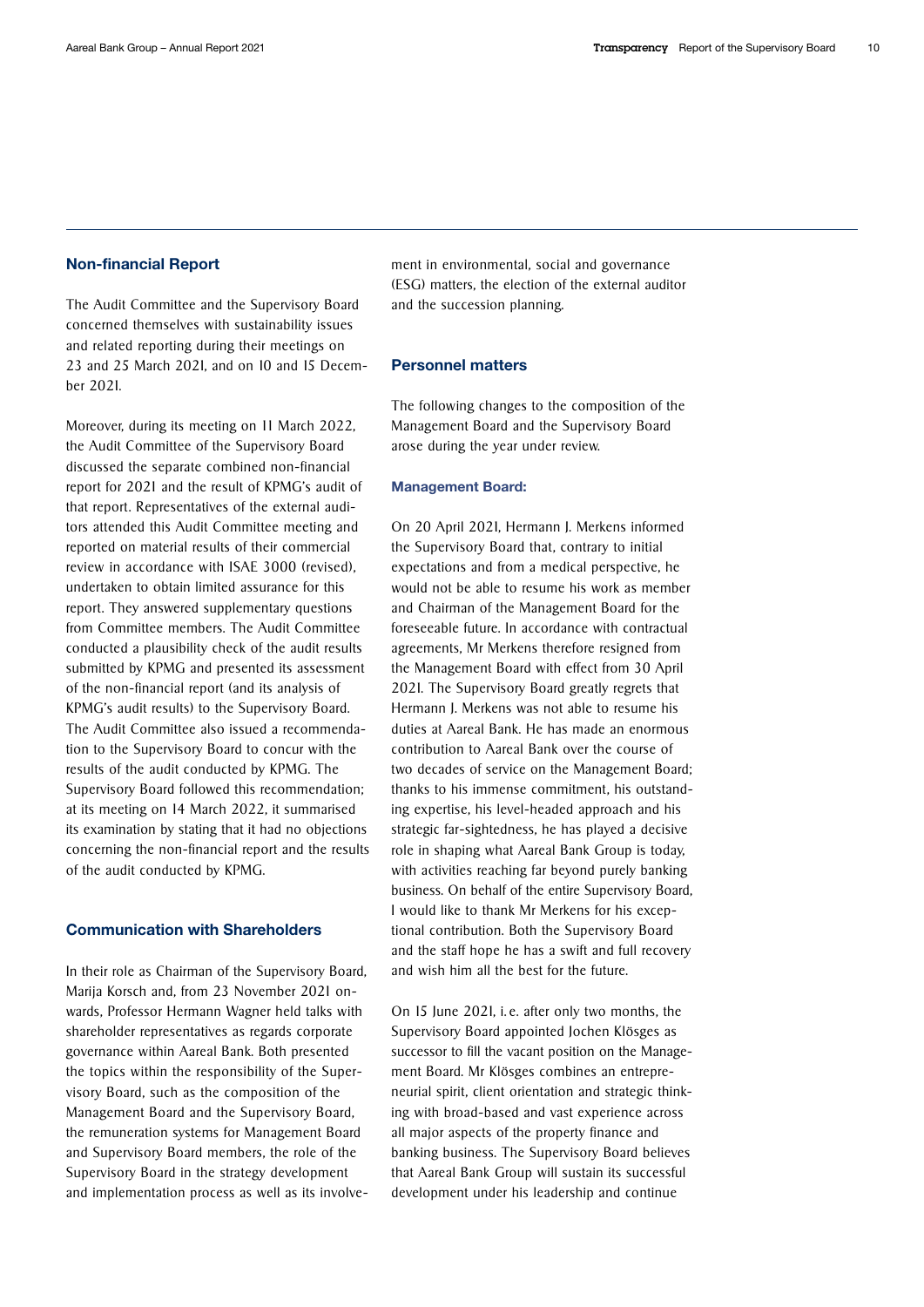to find the right strategic answers at a time of profound change.

Dagmar Knopek, who has been a member of the Management Board since 2013 and, in her capacity as Chief Lending Officer, was responsible for Credit Management, Operations and the Workout portfolio, opted not to renew her contract, which expired on 31 May 2021. Ms Knopek chose to retire. The Supervisory Board thanks Ms Knopek for her outstanding commitment and valuable contributions to the development of Aareal Bank over the past years. As a result of her strong expertise, she ensured the high quality of the Bank's credit portfolio for many years  $-$  a safeguard that also benefited Aareal Bank during the coronavirus pandemic. The Supervisory Board wishes Dagmar Knopek all the best for her future.

On 30 September 2021, Thomas Ortmanns resigned from the Management Board in accordance with his personal plans for the future. The Supervisory Board respects his wish to pursue a different direction. For over 15 years, Mr Ortmanns – in his role as Management Board member – was instrumental in shaping Aareal Bank Group and contributed significantly to Aareal Bank being able to consistently expand its position as a reliable banking partner to the institutional housing industry. The fact that Aareon has become the company it is today is largely due, to Mr Ortmanns' achievements. The Supervisory Board wishes Thomas Ortmanns all the best for his future.

#### Supervisory Board:

On 23 November 2021, the Supervisory Board Chairman, Marija Korsch, announced that she would resign with immediate effect from her office, which she had held since 2013, in light of the fundamental changes to the Company's future strategic course, which were realised over the preceding days and weeks. Marija Korsch stated that it was the right time to pass the Chair of the Supervisory Board on to a successor. Most recently, the successful appointment of Jochen Klösges as the new CEO and the conclusion of an Investment Agreement with a bidder company that pursued a longterm strategy for Aareal Bank took place under the aegis of Ms Korsch. As the Supervisory Board Chairman, Ms Korsch worked tirelessly for our Company. The Supervisory Board regrets that Marija Korsch has resigned from her office but respects her decision. At a plenary meeting of the Supervisory Board that took place the same day, Professor Dr Hermann Wagner was elected as the new Chairman of the Supervisory Board.

At the extraordinary General Meeting held on 9 December 2021, a shareholder majority supported Petrus Advisers Investments Fund L.P.'s request for an extension of the agenda and voted Supervisory Board members Marija Korsch, Christoph von Dryander and Dietrich Voigtländer out of office. The Supervisory Board regrets, but respects, this decision and sincerely thanks Marija Korsch, Christof von Dryander and Dietrich Voigtländer for their valuable contributions to Aareal Bank Group's success, which they achieved through their dedicated work on the Supervisory Board, and wishes them all the best for their respective futures.

The replacement candidates proposed by Petrus Advisers Investments Fund L.P. were rejected by a majority of the capital present. The Bank then applied for the appointment of Supervisory Board members by the court in order to restore the Supervisory Board's composition in line with the requirements set out in the Memorandum and Articles of Association. The Frankfurt/Main Higher Regional Court approved this application on 14 January 2022 and appointed Holger Giese, Friedrich Munsberg and Dr Ulrich Theileis as members of Aareal Bank's Supervisory Board with immediate effect. Previously, the Wiesbaden Local Court had rejected the Bank's application for judicial appointment of Supervisory Board members, stating that it did not recognise the need for urgency. Aareal Bank had lodged an appeal against this decision. The Bank's Supervisory Board welcomed the decision of the Higher Regional Court because, in the Supervisory Board's view, it is important to have a fully-staffed Supervisory Board. The Supervisory Board is looking forward to the future cooperation with its new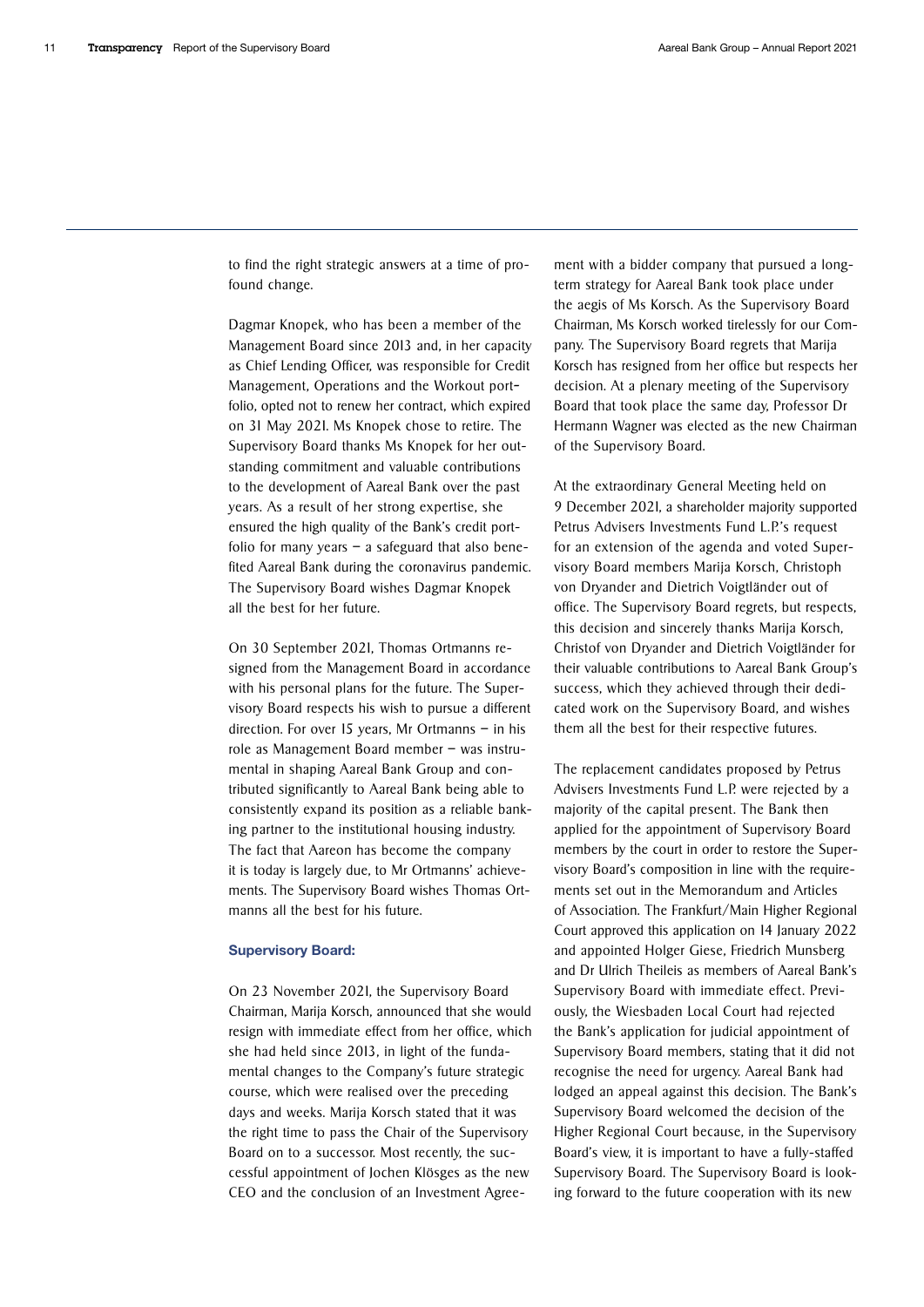colleagues, who will be a very good match for Aareal Bank's Supervisory Board, thanks to their expertise and experience.

## Training and Continuous Professional Development

The Supervisory Board members made use of the training and continuous professional development measures offered and required for their task at their own account. Aareal Bank AG supported them in an appropriate manner. These measures included individual continuous professional development and information events organised by the external auditor elected by the Annual General Meeting.

Furthermore, continuous professional development measures take place on a regular basis within the course of Supervisory Board meetings. This is typically a two-stage process. At a first meeting, trends or legal or regulatory changes in particular are reported on in the abstract, and their impact on Aareal Bank Group outlined. The specific implementation is presented at a subsequent meeting. Adjustments made during the year are referred to in later reports. The committees also address relevant topics in more depth at their own meetings. In 2021, these included, for example, two meetings of the Risk Committee involving an in-depth analysis. The requirements for addressing non-financial risks and their treatment at Aareal Bank Group represented another focal point. One further focal point was the thorough analysis of the property types financed and the impact of the Covid-19 pandemic.

In addition to its regular meetings, the Supervisory Board convened for a separate informational meeting in January 2022 during which the auditor KPMG provided detailed information on current changes and considerations within the regulatory and legal framework as well as on the potential impact of such trends on Aareal Bank.

# Atlantic BidCo GmbH offer

On 23 November 2021, the financial investors Advent International Corporation and Centerbridge Partners, L.P., along with other co-investors, announced their intention to make an offer for the takeover of the majority of shares in Aareal Bank AG. The offer document was published on 17 December 2021. On 27 December 2021, the Management Board and the Supervisory Board issued a reasoned statement. Essentially, the Investment Agreement concluded with Atlantic BidCo GmbH, on which the offer was based, aimed at further accelerating growth across Aareal Bank Group's three segments over the next few years, in line with the Aareal Next Level strategy.

Having examined the offer separately and independently of each other, the Management Board and the Supervisory Board recommended that shareholders accept the offer, which was, in the opinion of both Management Board and Supervisory Board, in the best interest of the Company and its stakeholders from a strategic perspective. On 18 January 2022, Atlantic BidCo released an amendment to its public offer.

On 4 February 2022, Atlantic BidCo GmbH ("BidCo" – the "Bidder") notified Aareal Bank that its voluntary public takeover offer for shares in Aareal Bank AG was not successful: according to information provided by the Bidder, the minimum acceptance level of 60 % was not achieved by the end of the acceptance period on 2 February 2022, 24:00 CET. The offer therefore lapsed.

Aareal Bank sees this development as a decision by its shareholders to continue supporting the Bank on its path of sustainable value creation. Aareal Bank will continue along this path, driving its growth initiatives forward from its own strength. Therefore, Aareal Bank plans to continue the growth path already expedited in the past financial year, and to exploit available opportunities for attractive new property finance business to an even stronger extent than originally communicated in early 2021.